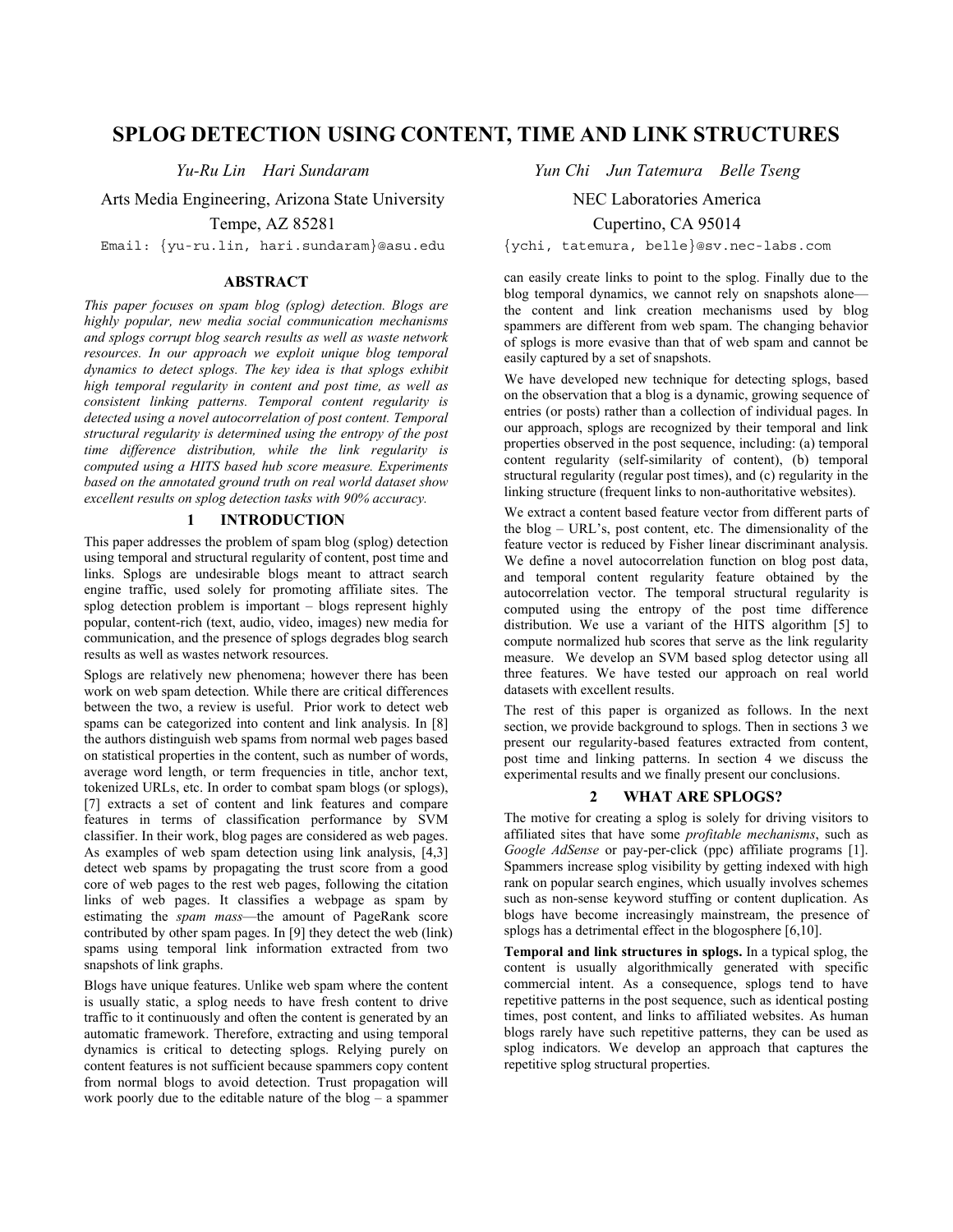## **3 REGULARITY-BASED DETECTION**

We have developed new techniques for splog detection based on temporal and linking patterns. We expect that splogs can be recognized by their stable temporal and link patterns observed in entry sequences. In a splog, the content and link structures are typically algorithmically generated (possibly copied from other blogs / websites). The link structure is focused on driving traffic to a specific set of affiliate websites. In the next section we present extraction of baseline content features. In section 3.2, we introduce novel features capturing the temporal regularity, and in section 3.3, we present features based on link structure.

#### **3.1 Content-based features**

We shall now discuss the content based features used in this work – these will serve as the baseline feature set as they are widely used in spam detection. We use a subset of the content features presented in [8]. These features are used to distinguish between two classes of blogs – normal and splogs, based on the statistical properties of the content.

We first extract features from five different parts of a blog: (1) tokenized URLs, (2) blog and post titles, (3) anchor text, (4) blog homepage content and (5) post content. For each category we extract the following features: word count  $(w<sub>c</sub>)$ , average word length (*w<sub>l</sub>*) and a tf-idf vector representing the weighted word frequency distribution  $(w_f)$ . In this work, each content category is analyzed separately from the rest for computational efficiency.

#### *3.1.1 Fisher Linear Discriminant Analysis (LDA)*

We need to reduce the length of the vector  $w_f$  as the total number of unique terms (excluding words containing digits) is greater than 100,000 (this varies per category, and includes nontraditional usage such as "helloooo"). This can easily lead to over fitting the data. Secondly, the distribution of the words is long-tailed – i.e. most of the words are rarely used.

We expect good feature subsets contain features highly correlated with the class, but uncorrelated with each other. The objective of Fisher LDA is to determine discriminative features while preserving as much of the class discrimination as possible. The solution is to compute the optimal transformation of the feature space based on a criterion that minimizes the withinclass scatter (of the data set) and maximizes the between-class scatter simultaneously. This criterion can also be used as a separability measure for feature selection. We use the trace criteria,  $J = tr(S_w^{-1}S_b)$  where  $S_w$  denotes the within-class scatter and  $S_b$  denotes the between-class scatter matrix. This criterion computes the ratio of between-class variance to the within-class variance in terms of the trace of the product (the trace is just the sum of eigenvalues of  $S_w^{-1}S_b$ ). We select the top *k* eigenvalues to determine the key dimensions of the  $w_f$  vector.

#### **3.2 Temporal regularity features**

Temporal regularity captures *similarity* between content (content regularity) and consistency in *timing* of content creation (structural regularity).

Content regularity is given by the autocorrelation of the content, derived from computing a similarity measure on the baseline content feature vectors. We define a similarity measure based on the histogram intersection distance. *Structural regularity* is given by the entropy of the post time difference distribution. A splog will have low entropy, indicating algorithmically generated content.

### *3.2.1 Temporal Content Regularity (TCR)*

We define a generalized autocorrelation on non-numeric data (blog post content) to estimate the TCR value. Intuitively, the autocorrelation function (conventionally depicted as  $R(\tau)$ ) of a time series (on numeric data) is an estimate of how a future sample is dependent on a current sample. A noise like signal will have a sharp auto-correlation function, while a highly coherent signal's autocorrelation function will fall off gradually. Since splogs are usually financially motivated, we conjecture that their content will be highly similar over time. However human bloggers will tend to post over a diverse set of topics, leading to a low auto-correlation value.



**Figure 1:** The figure shows the difference in the autocorrelation function between a splog and a normal blog. Notice that autocorrelation function for a splog is very high and nearly constant, while the values for a normal blog are relatively low and fluctuate. These graphs have been derived from a splog and a normal blog from the TREC dataset.

We now present the calculation of the generalized discrete time autocorrelation function  $R(k)$  for blog posts. The posts are time difference normalized – i.e. we are only interested in the similarity between the current post and a future post in terms of the number of posts in between (e.g. will the post after next be related to the current post), ignoring time. This is a simplifying assumption, but is useful because many posts do not have the time meta data associated with them. The autocorrelation function is then defined as follows:

$$
R(k) = 1 - d(p(l), p(l + k)),
$$
  
\n
$$
d(p(l), p(l + k)) \triangleq 1 - E\left(\frac{\sum_{i}^{N} \min(w_{f}^{l}(i), w^{l+k}_{f}(i))}{\sum_{i}^{N} \max(w_{f}^{l}(i), w^{l+k}_{f}(i))}\right), \quad \text{<1>
$$

where  $E$  is the expectation operator,  $R(k)$  is the expected value of the autocorrelation between the current  $l^{th}$  post and the  $(l+k)^{th}$ post; *d* is the dissimilarity measure,  $w_j^l(i)$  refers to the *i*<sup>th</sup> dimension of the tf-idf vector  $w_f$  of the  $l^{\text{th}}$  post. The estimation of TCR for a blog *bi* , denoted as *TCR*(*bi*), is obtained by the *m*dimensional vector, i.e.  $TCR(b_i)=R(k)$  for  $k=1,2,...,m$ .

#### *3.2.2 Temporal Structural Regularity (TSR)*

We estimate TSR of a blog by computing the entropy of the post time difference distribution. In order to estimate the distribution,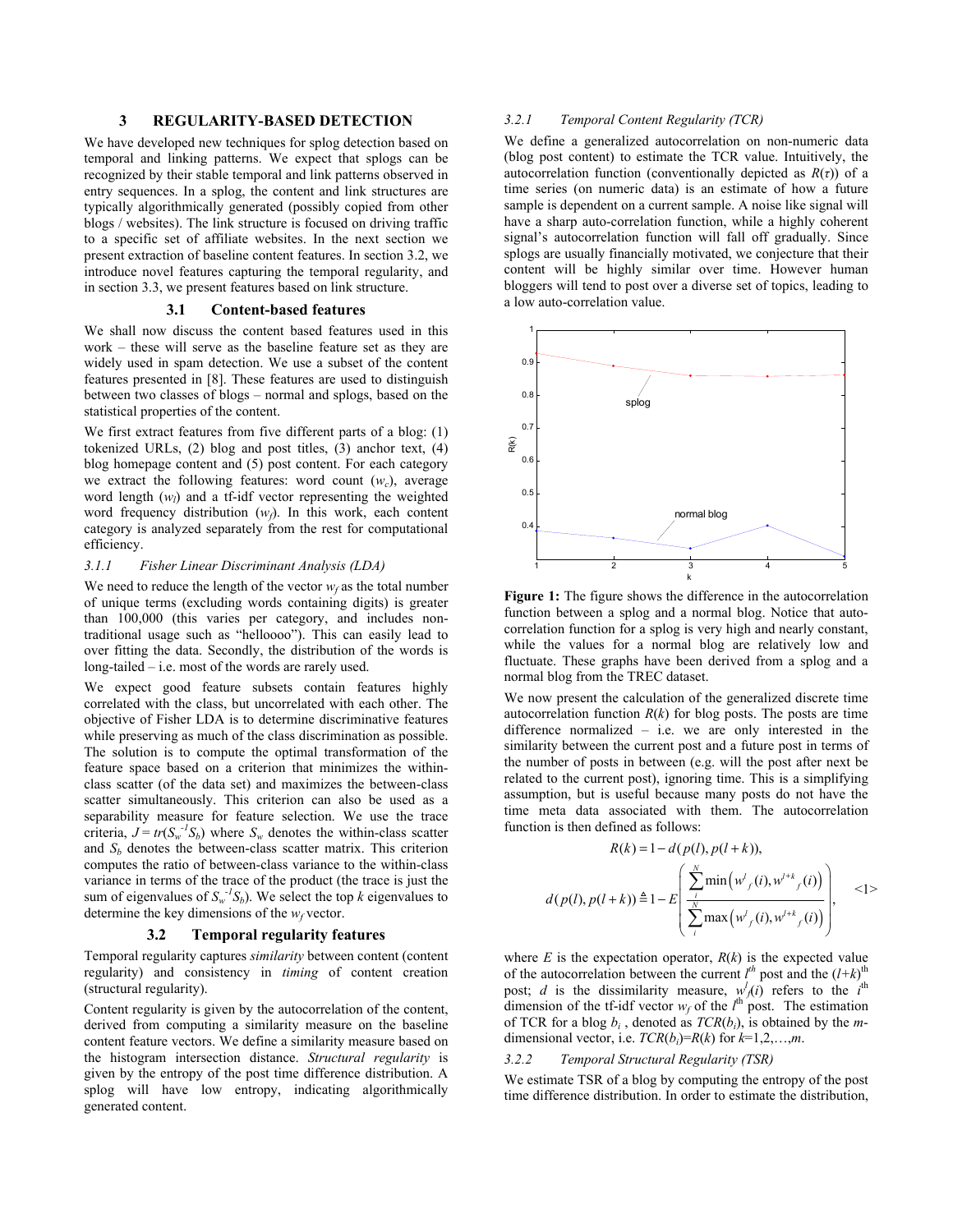we use hierarchical clustering with single link merge criteria on the post interval difference values



**Figure 2:** The figure shows the differences in the temporal regularity between a splog and a normal blog. The splog posts with a post time of every 20 minutes, while the normal blog has post time interval that is highly varied and ranges to several hours to nearly a week.

The original dataset is initialized into *N* clusters for *N* data points. Two clusters are merged into one if the distance (linkage) between the two is the smallest amongst all pair wise cluster distances. We use the average variance stopping criteria for clustering. Once the clusters are determined, we compute cluster entropy as a measure of TSR for each blog *bi*,:

$$
B_e = -\sum_{i=1}^{M} p_i \log_M p_i, p_i = \frac{n_i}{N},
$$
  $\langle 2 \rangle$ 

and  $TSR(b_i)=1-B_e/B_{max}$ , where  $B_e$  is the blog entropy for blog  $b_i$ , *Bmax* is the maximum observed entropy over all blogs, *N* is the total number of posts in the blog,  $n_i$  and  $p_i$  are the number of posts and the probability of the  $i^{th}$  cluster respectively, and *M* is the number of clusters. Note that for some blogs including normal or splogs, post time is not available as part of the post metadata. We treat such cases as missing data—if a blog does not have post time information, its TSR feature is ignored.

#### **3.3 Link regularity estimation**

Link regularity (LR) measures website linking consistency for a blogger. We expect that a splog will exhibit more consistent linking behavior since the main intent of such splogs is to drive traffic to affiliate websites. Secondly, we conjecture that there will be a significant portion of links that will be targeted to affiliated websites rather than normal blogs / websites. Importantly these affiliate websites will *not* be authoritative and we do not expect normal bloggers to link to such websites.

We analyze the splog linking behavior using the well known HITS algorithm [5]. The intuition is that splogs target focused set of websites, while normal blogs usually have more diverse targeting websites. We use HITS with out-link normalization to compute hub scores. The normalized hub score for a blog is a useful indicator of the blog being a splog.

In the HITS algorithm, each website  $w_i$  has both a hub score  $h_i$ and an authority score *ai*. Given a web graph derived from *M* websites, good hubs and good authorities are identified by the

following mutually reinforcing relationship:  $a = A^T h$ ,  $h = Aa$ , where *a* is the vector containing authority scores, *h* is the vector containing hub scores, and *A* is the adjacency matrix with each element  $A_{ii}$ =1 indicating a hyperlink from website  $w_i$  to  $w_j$ .



**Figure 3:** Normal blogs tend to link to authoritative websites while splogs frequently link to affiliate websites that are not authorities. The thickness of the arrow from the splog indicates the frequency with which the splog links to a non-authoritative, affiliate website.

A blog graph is a subgraph of the web graph. We construct an *N*×*M* adjacency matrix *B* from a directed bi-partite graph derived from *N* blogs and *M* websites, where  $B_{ij}=1$  indicates there is a hyperlink from blog  $b_i$  to website  $w_i$ . Each blog is assigned a hub score and each website is assigned an authority score. The vector  $h^{(b)} = (h_1, \ldots, h_N)^T$  contains the blog hub scores and the vector  $a^{(w)} = (a_1, \ldots, a_M)^T$  contains the website authority scores. We compute the normalized blog hub score as a measure of LR:

$$
h^{(b)} = B^{(out)} a^{(w)}, a^{(w)} = (B^{(out)})^T h^{(b)}
$$
  $\langle 3 \rangle$ 

and  $LR(b_i) = h_i^{(b)}$ , where matrix  $B^{(out)}$  is the out-degree normalized adjacency matrix obtained by  $B^{(out)} = D^{-1}B$ , where *D*=diag(( $(o_i, ..., o_N)$ <sup>T</sup>), and  $o_i = \sum_j B_{ij}$  is the out-degree of blog  $b_i$ .

The out-degree normalization plays an important role in the LR estimation. Without the normalization, a splog that has considerable links pointing to the affiliated websites, can easily boost its hub score by creating just a few hyperlinks pointing to the authoritative websites. To suppress this effect, we normalize the blog out-degrees so that each linked websites of a blog is equally important, in terms of their contribution of the blog hub score. It means every selection of the linked websites is critical. In order to obtain higher hub score, a blog needs to have links to many different authoritative websites. Hence the normalized hub score of a blog can serve as a useful indicator differentiating splogs form normal blogs.

**Classification.** Our splog detector combines these new features (TCR, TSR, LR) with traditional content features into a large feature vector. We then use standard machine learning techniques (SVM classifier with a polynomial kernel) to classify each blog into two classes: splog or normal blog.